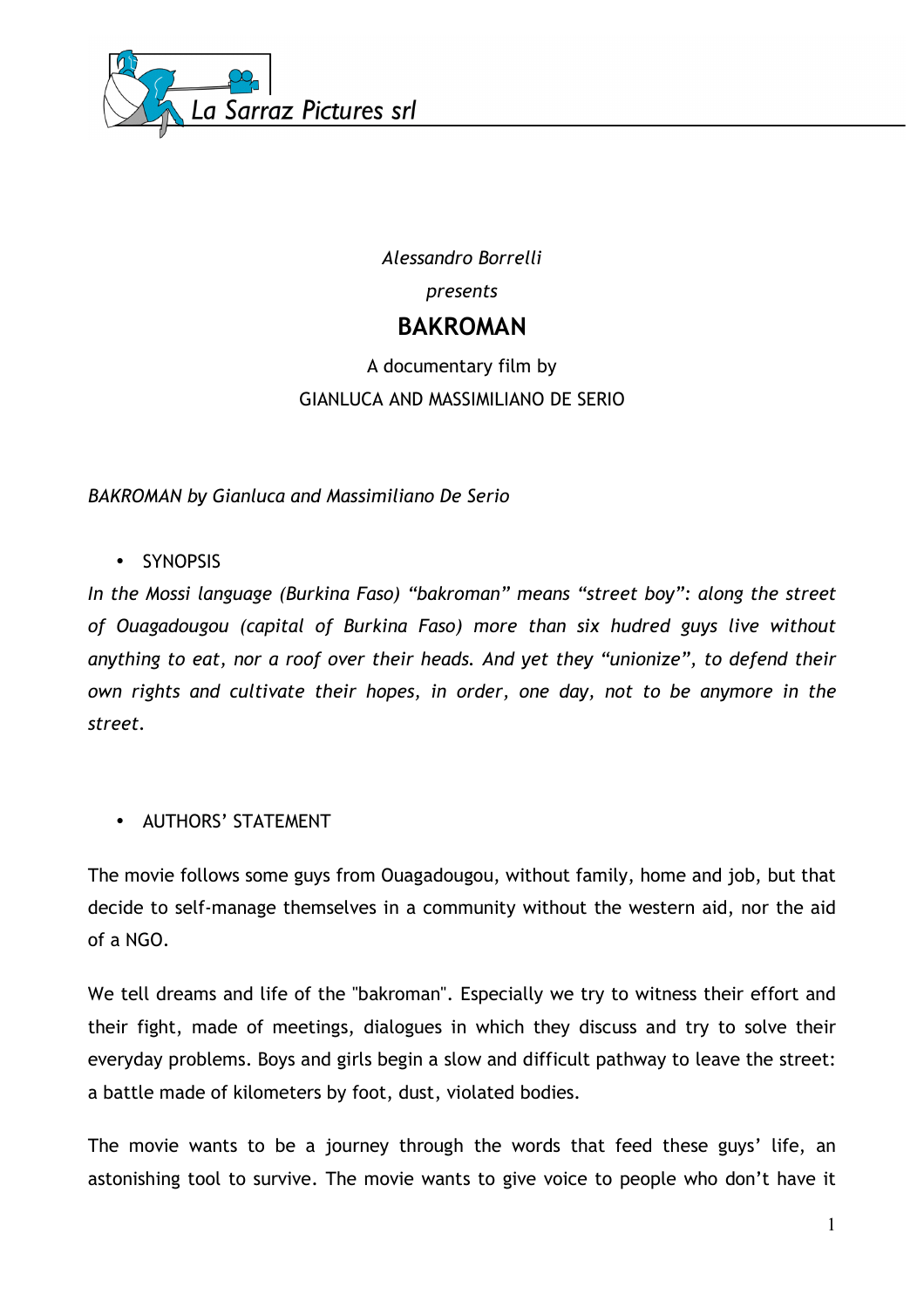and to show the words of who has an image born from stereotypes and prejudices. Thanks to the "speech" the bakroman fight, talk, discuss, grow up; thanks to the word the bakroman live.

## *Gianluca and Massimiliano De Serio*

• CREDITS

## *Bakroman*

Italy, 2010

Recording format *HDV* – Projection format: *Digibetacam*

Script and treatment authors: *Gianluca and Massimiliano De Serio*

Directors: *Gianluca and Massimiliano De Serio*

Producers: *Alessandro Borrelli*

Cinemaptographer: *Gianluca De Serio*

Live sound engineer: *Andrea Viali*

Editor: *Stefano Cravero*

Sound editing and mix: *Andrea Viali*

Production: *La Sarraz Pictures srl*

With the support of *Piemonte Doc Film Fund*

Distribution: *La Sarraz Pictures Distribuzione cinema DOC* 

(starting from February/March 2011)

Contatti: *La Sarraz Pictures srl* corso Filippo Turati 13 a – 10128 Torino

+393475439092 info@lasarraz.com www.lasarraz.com

Ufficio stampa: *Norberto Vezzoli*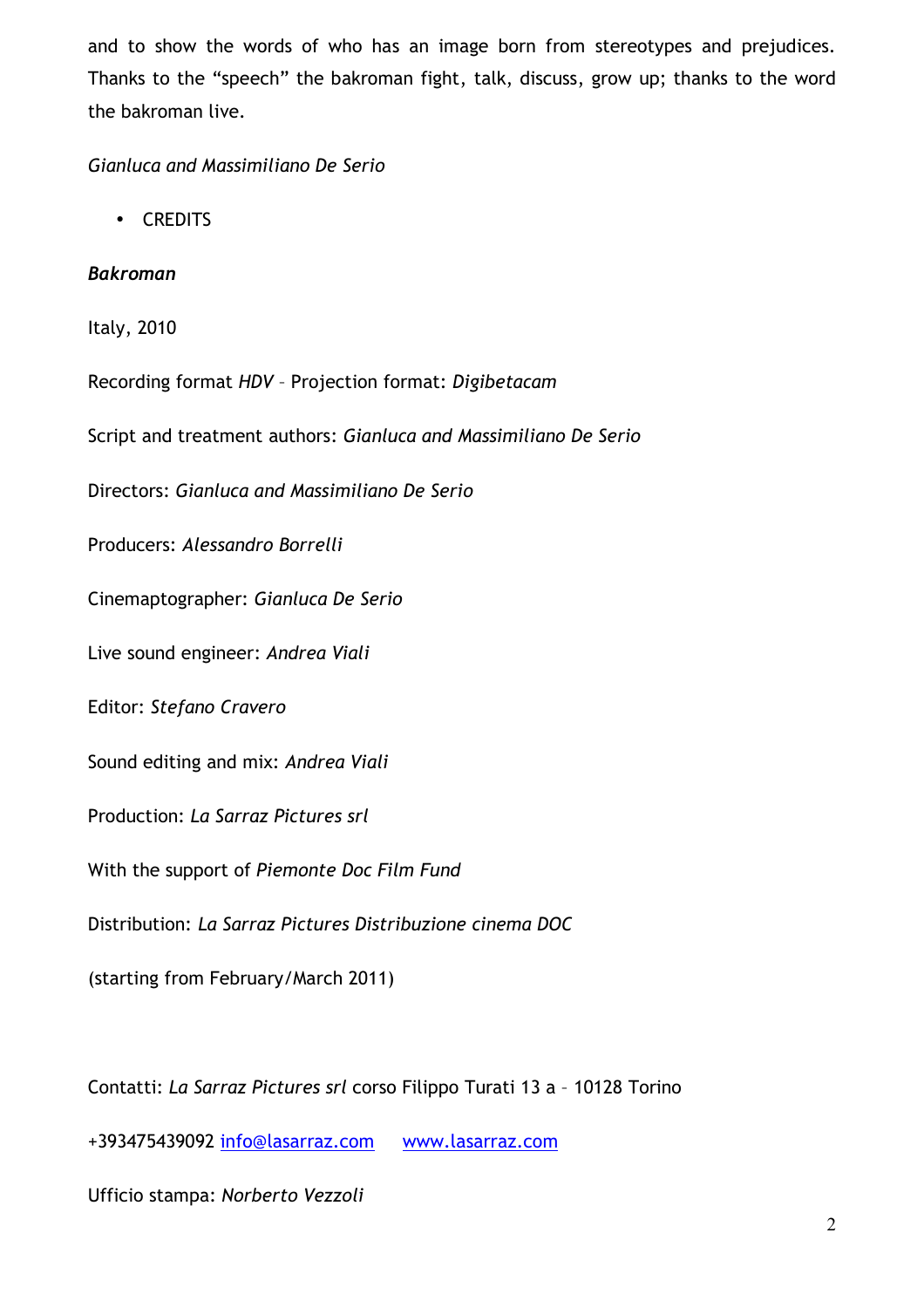**STUDIO VEZZOLI S. r. l.**

Corso Garibaldi 125 – 20121 Milano

Tel: +39026552781 Fax: +390289282601

E-mail info@studiovezzoli.com

• AUTHORS BIOFILMOGRAPHY

Gianluca and Massimiliano De Serio were born in Turin in 1978.

They have been working together form 1999 and during these years they produced short movies, documentaries and installations which competed in the most important national and international film festivals and in several exhibitions.

Among the several awards stand out the pre-selection at the Academy Award as Best Short Movie (2005), the award as Best European Short Movie of the last two years in Stuttgart (2005), the nomination at the European Academy Awards (2006), the Nastro d'Argento Best Short Movie (2004), Best Screenplay (2005), and Best Production (2006), the nomination at the Golden Globe and at the David di Donatello (2005 and 2006), Best Movie at the Edimburgh Film Festival (2006), Oberhausen (2006), Vendome, Huesca (2005), Siena, and Torino Film Festival; and they compete in several festivals, among them: Sao Paolo; Rotterdam; NICE; Tirana; Annecy Cinema Italien; Tampere, Finlandia; Tanger; London, Glasgow; Grimstad, Norvegia; Grezlandfilmtage, Borderlands, Selb, Germania; Sofia, Bulgaria; Rome; Amburgo, Belo Horizonte, Seoul, Santa Barbara, New York; Nyon visions du réel; Montevideo film festival. Several restrospectives were dedicated to their work, among them: Museo del Cinema, Piemonte Movie, Turin; 2009: Arcipelago Film Festival, Rome; 2008: Museo de Arte Moderno La Tertullia, Cali, Colombia; Contemporary Art Center di Tel Aviv, Israel; 2007: Vendome Film Festival, France; 2006: Institut National d'Histoire de l'Art, Paris.

Among the exhibitions: 2010, Fondazione Merz, Turin; Ar-ge Kunst, Bolzano; MAXXI, Rome; Tokyo, Waseda Univeristy; Rotonda della Besana, Milan; La friche belle mai, Marseille; Monfalcone, Galleria Comunale di Arte Contemporanea; Annet Genlink Gallery, Amsterdam; Tracy Williams Ltd., New York; Participant Inc. New York; *Manifesta7*, *European Biennial of Contemporary Art*, Trentino – Sud Tirolo, Italy; Vestibule de la Maison Rouge, Parigi. *T1. La Sindrome di Pantagruel*, Fondazione Merz, Turin.

Works selection: No fire zone (installation, 2010); Bakroman (doc, 2010); Love (installation, 2009); Ensi e Shade (2006), Raige e Shade (2007); Rew e Shade (2007); L'esame di Xhodi (doc, 2007); Tanatologia (short, 2006); Zakaria (short, 2005); Mio fratello Yang (short, 2004); Maria Jesus (short, 2003); Il giorno del santo (short, 2002).

In 2011 they will present their first work for the cinema, supported by MiBAC and distributed by Cinecittà Luce "Sette opere di misericordia" produced by La Sarraz Pictures srl, by Alessandro Borrelli.